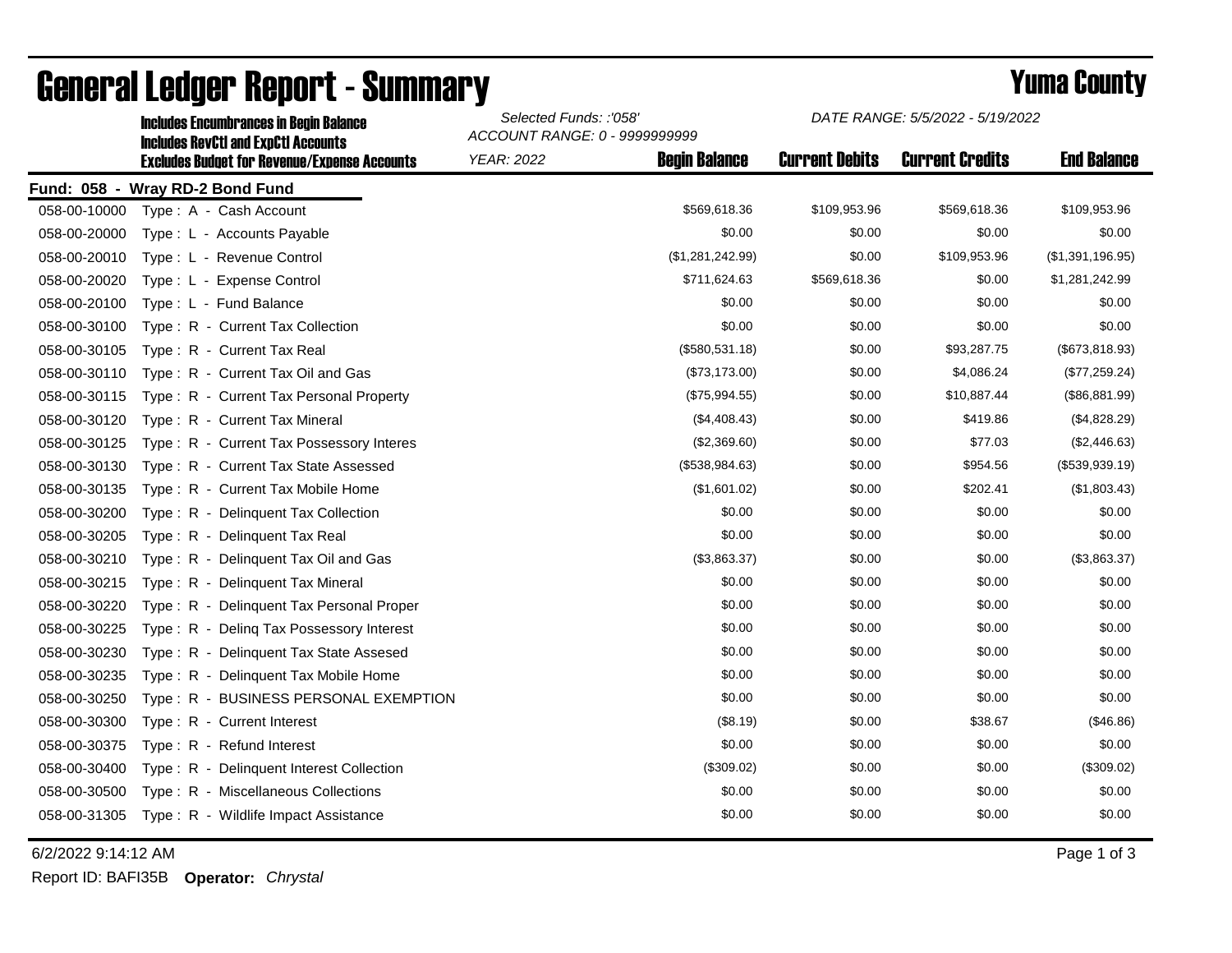| <b>Includes Encumbrances in Begin Balance</b><br><b>Includes RevCtI and ExpCtI Accounts</b> |                                 | Selected Funds: :'058'<br>ACCOUNT RANGE: 0 - 9999999999 |                       | DATE RANGE: 5/5/2022 - 5/19/2022 |                    |
|---------------------------------------------------------------------------------------------|---------------------------------|---------------------------------------------------------|-----------------------|----------------------------------|--------------------|
| <b>Excludes Budget for Revenue/Expense Accounts</b>                                         | <b>YEAR: 2022</b>               | <b>Begin Balance</b>                                    | <b>Current Debits</b> | <b>Current Credits</b>           | <b>End Balance</b> |
| Fund: 058 - Wray RD-2 Bond Fund                                                             |                                 |                                                         |                       |                                  |                    |
| Type: R - DOI-PILT PAYMENT<br>058-00-31310                                                  |                                 | \$0.00                                                  | \$0.00                | \$0.00                           | \$0.00             |
| Type: R - Transfers In<br>058-00-32100                                                      |                                 | \$0.00                                                  | \$0.00                | \$0.00                           | \$0.00             |
| Type: R - Auto Tax B Collection<br>058-00-33000                                             |                                 | \$0.00                                                  | \$0.00                | \$0.00                           | \$0.00             |
| Type: R - Auto Tax A & F Collection<br>058-00-33100                                         |                                 | \$0.00                                                  | \$0.00                | \$0.00                           | \$0.00             |
| Type: X - Transfer Out<br>058-00-49401                                                      |                                 | \$0.00                                                  | \$0.00                | \$0.00                           | \$0.00             |
| Type: X - Checks Written / ACH Transfer<br>058-00-49500                                     |                                 | \$711,624.63                                            | \$569,618.36          | \$0.00                           | \$1,281,242.99     |
|                                                                                             | Fund: 058 - Wray RD-2 Bond Fund | $($ \$569,618.36)<br>Totals :                           | \$1,249,190.68        | \$789,526.28                     | (\$109,953.96)     |
| <b>Total Fund Revenues:</b>                                                                 | \$109,953.96                    | <b>Total Fund Expenses:</b>                             | \$569.618.36          | <b>Net Revenue Over Expense:</b> | (\$459,664.40)     |

## General Ledger Report - Summary **Seneral Ledger Report - Summary**